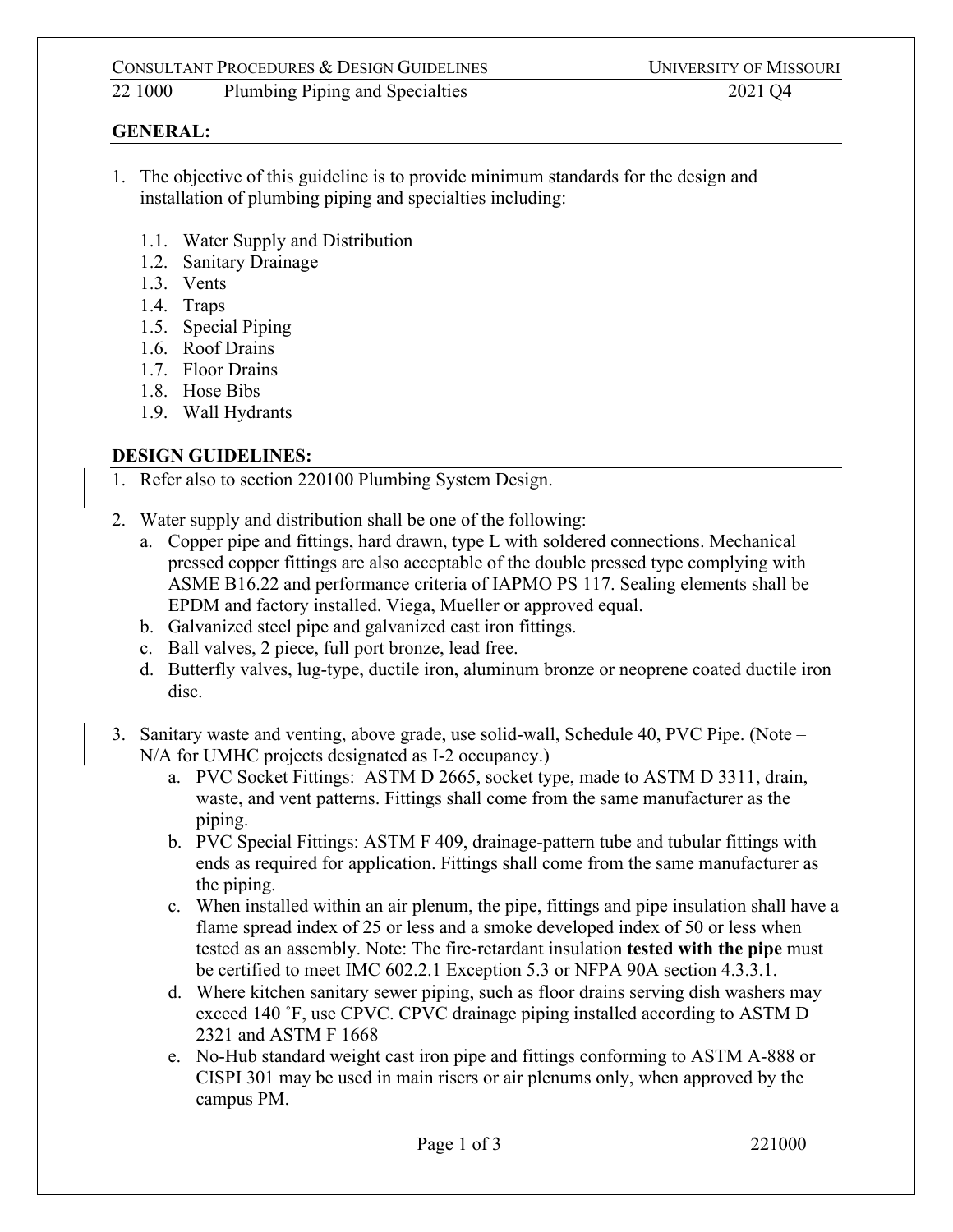# CONSULTANT PROCEDURES & DESIGN GUIDELINES UNIVERSITY OF MISSOURI

- 22 1000 Plumbing Piping and Specialties 2021 Q4
	- 1.) Join with No-Hub Heavy Duty couplings, neoprene sleeve gasket, ASTM C-564, stainless steel shield, clamps and screws, ASTM C1540, all conforming to CISPI 310.
- 4. Sanitary waste, below grade, use solid-wall schedule 40 PVC pipe with socket fittings, and solvent-cemented joints.
	- a. When mechanical rooms or other areas where steam condensate may be present, use hub and spigot **cast iron** pipe and fittings, **service** class. Compression gaskets shall be made from an elastomeric compound meeting the requirements of ASTM C564.
- 5. Laboratory Waste and vent, above grade shall be one of the following:
	- a. Fuse seal Polypropylene pipe and fittings manufactured to ASTM F1412 and fittings manufactured to ASTM D4101 and D3311.
	- b. CPVC Lab Waste pipe manufactured to ASTM F441 and fittings manufactured to ASTM D3311. (Note – N/A for UMHC projects designated as I-2 occupancy.)
	- c. (Plenum Areas) Fuseal PVDF pipe manufactured to ASTM D1673 and fittings manufactured to ASTM D1637 and D3311 and CPVC pipe as specified above must be compliant with UL723/ASTM E084 for Flame and Smoke.
	- d. Lab waste piping shall be used only on the piping from the sink to the nearest main riser for most University laboratory projects. Federally funded projects may have additional requirements.
- 6. Traps
	- a. See section 224000 for information on fixture traps for standard fixtures.
	- b. Laboratory sink traps shall have 2 slip joints and/or two-piece trap for ease of trap maintenance.
- 7. Storm drainage, above grade, use solid-wall PVC pipe with socket fittings and solvent cemented joints. (Note – N/A for UMHC projects designated as I-2 occupancy.)
	- a. When installed within an air plenum, the pipe, fittings and pipe insulation shall have a flame spread index of 25 or less and a smoke developed index of 50 or less when tested as an assembly. Note: The fire-retardant insulation **tested with the pipe** must be certified to meet IMC 602.2.1 Exception 5.3 or NFPA 90A section 4.3.3.1.
- 8. Storm drainage, below grade, shall be PVC DWV pipe and fittings manufactured to ASTM D3311 and ASTM D1785.
	- a. Piping shall be a minimum of 4" diameter.
- 9. Special piping: Distilled, RO, and DI Water Systems shall be assembled using one of the following:
	- a. Fuse seal polypropylene unpigmented schedule 80 pipe and fittings manufactured from product conforming to ASTM D4101.
	- b. Low Extractable (LXT) Schedule 80 PVC solvent weld pipe and fittings manufactured from product conforming to ASTM D1784 and a Cell Classification of 12343 and specialty solvent cement conforming to ASTM D2564.